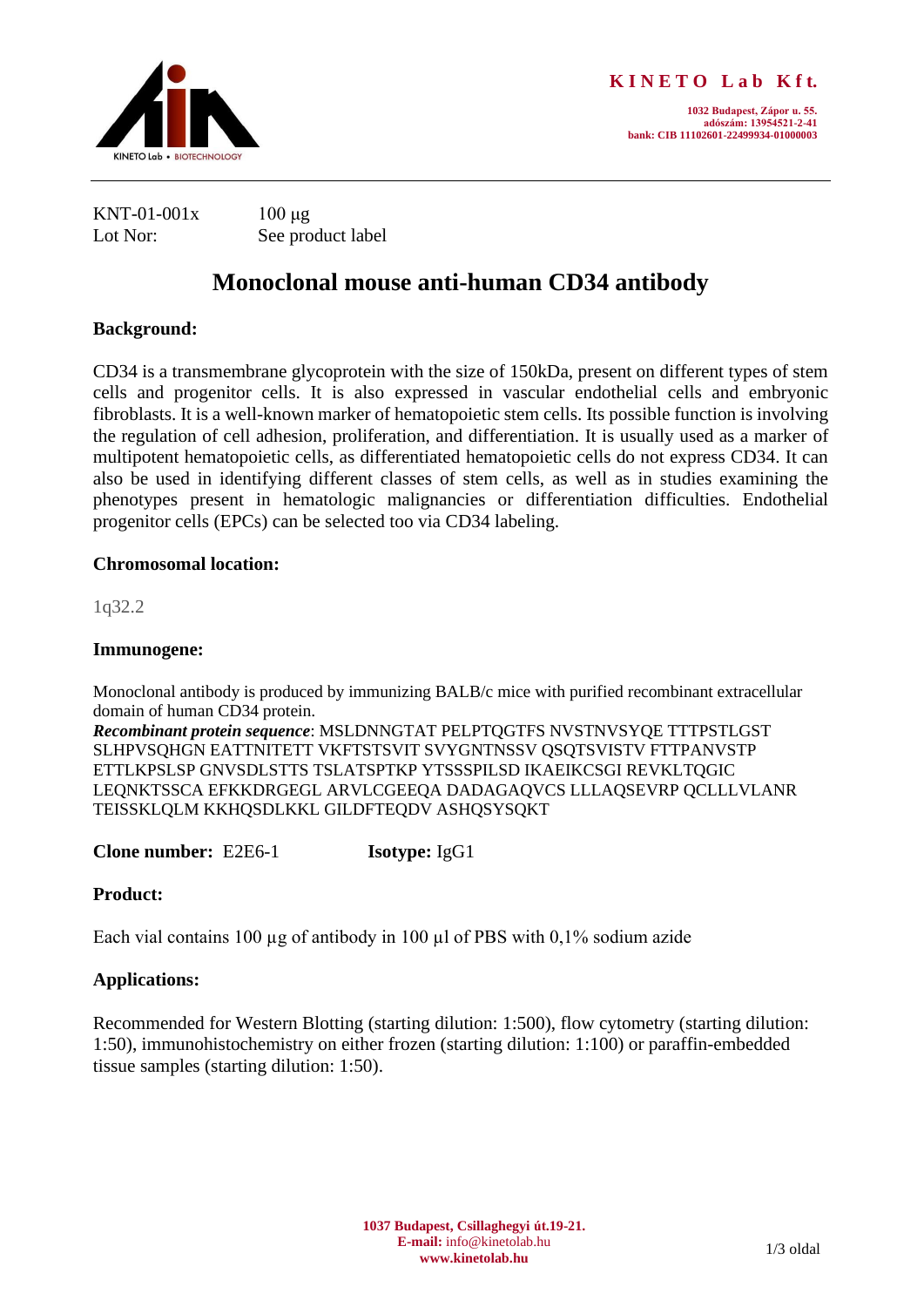

#### **Species reactivity**: React with: Human

Tested applications: suitable for: WB, Flow cytometry, IHC-P

## **Protocols:**

For western blot usage, dilute the antibody in the solution of 5% w/v nonfat dry milk in 1xTBS supplemented with 0,1% Tween®20 and 0,002M sodium-azide. Incubate the membranes at 4°C overnight, with gentle shaking. Keep the diluted antibody in 4°C for up to one month for reuse.

For immunohistochemistry and flow cytometry use, dilute the antibody in PBS. Live cells are recommended to be labeled at 37°C for 30 minutes. Tissue sections are recommended to be stained at 4°C overnight.

## **Storage:**

Store the antibody stock at -20°C.

| kDa      |                                                                                        |
|----------|----------------------------------------------------------------------------------------|
| $-180-$  | Western Blot analysis of HUVEC cell culture<br>whole cell lysate using CD34 Mouse MAb. |
| $-130-$  | The primary antibody blot was labeled<br>with anti-mouse IgG-HRP conjugate             |
| $~100-$  | secondary antibody, and the protein band<br>with enhanced<br>detected<br>was           |
| $~10 -$  | chemiluminescence.                                                                     |
| $~155 -$ |                                                                                        |
| $-40 -$  |                                                                                        |
| $-35 -$  |                                                                                        |
| $-25 -$  |                                                                                        |



Flow cytometry measurement on HUVEC cells. 10000 live cells were evaluated in each group. Control cells were only labeled with Alexa Fluor 488 Goat Anti-mouse IgG2a secondary antibody for background measurement.